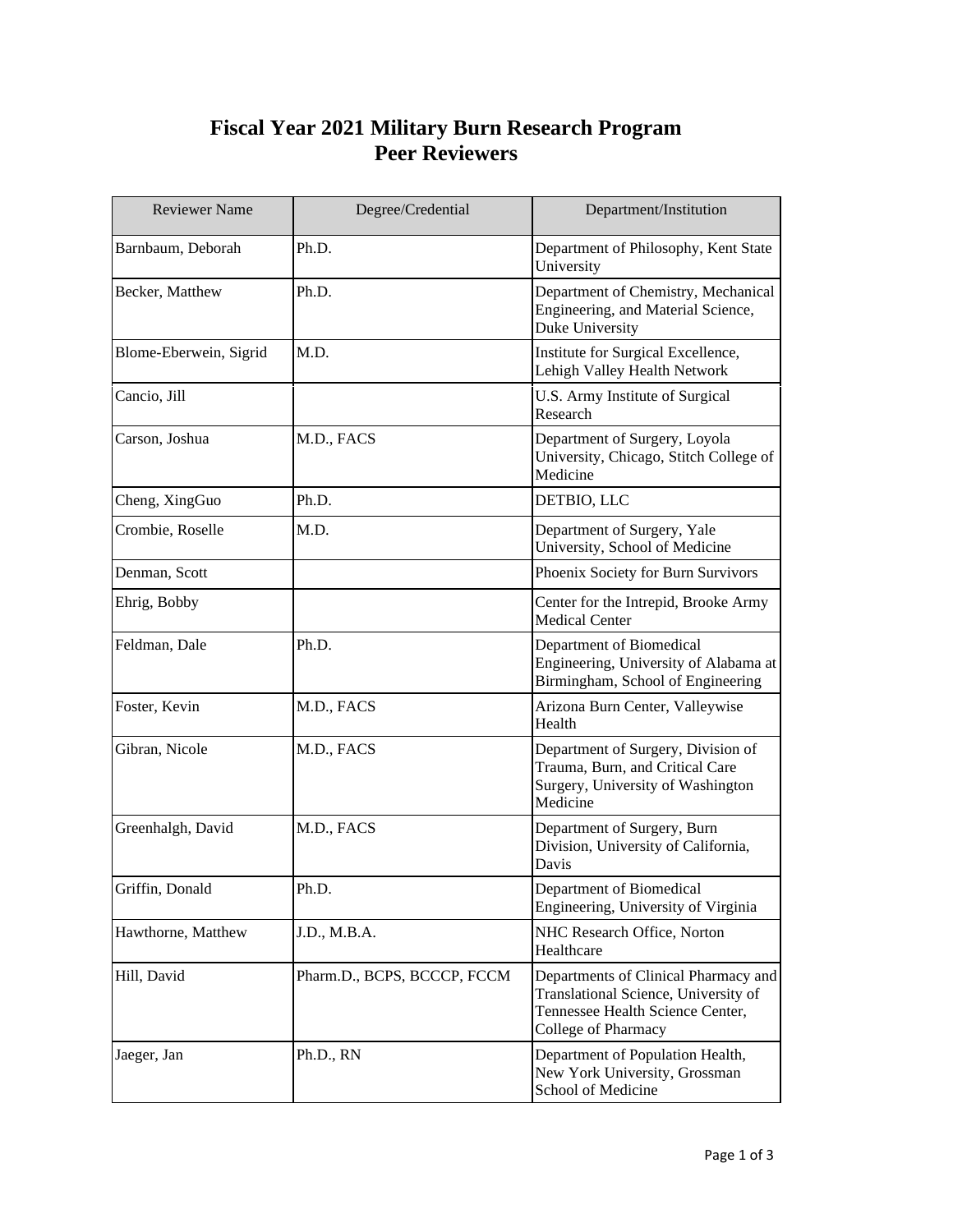| Jarrett, Anne       | Ph.D., J.D., M.B.A., M.P.H. | University of New Mexico Los<br>Alamos                                                                                                              |
|---------------------|-----------------------------|-----------------------------------------------------------------------------------------------------------------------------------------------------|
| Jennings, Kristofer | Ph.D.                       | Department of Biostatistics, MD<br><b>Anderson Cancer Center</b>                                                                                    |
| Joe, Victor         | M.D.                        | Department of Surgery, University of<br>California, Irvine School of Medicine                                                                       |
| Knezevic, Vladimir  | M.D.                        | Department of Technology<br>Advancement, National Institutes of<br>Health, National Institute of Diabetes<br>and Digestive and Kidney Diseases      |
| Lederer, James      | Ph.D.                       | Department of Surgery, Brigham and<br>Women's Hospital, Harvard Medical<br>School                                                                   |
| Lewis, Giavonni     | M.D., M.Sc.                 | Department of Surgery, Division of<br>General Surgery, University of Utah                                                                           |
| Mathes, David       | M.D.                        | Department of Surgery, Division of<br>Plastic and Reconstructive Surgery,<br>University of Colorado, Anschutz<br>Medical Campus, School of Medicine |
| Mittal, Rohit       | M.D.                        | Department of Surgery, Emory<br>University, School of Medicine                                                                                      |
| Murphy, Jennifer    | M.B.A.                      | <b>Innovate Tech Ventures</b>                                                                                                                       |
| Nantz, II, Randy    |                             | VA Extremity Trauma and<br><b>Amputation Center of Excellence</b>                                                                                   |
| Pham, Tam           | M.D.                        | Department of Surgery, University of<br>Washington                                                                                                  |
| Pitman, III, John   | M.D.                        | Department of Surgery, Peninsula<br><b>Plastic Surgery Center</b>                                                                                   |
| Porter, Craig       | Ph.D.                       | Department of Pediatrics, University<br>of Arkansas for Medical Sciences                                                                            |
| Ryan, Colleen       | M.D.                        | Sumner Redstone Burn Center,<br>Massachusetts General Hospital,<br>Harvard Medical School                                                           |
| Salinas, Jose       | Ph.D.                       | Engineering Technology and<br>Automation, U.S. Army Institute of<br><b>Surgical Research</b>                                                        |
| Savell, Jason       |                             | VISN 17 Center of Excellence for<br><b>Returning Veterans</b>                                                                                       |
| Silva, Patrick      | Ph.D.                       | Office of the Associate Vice President<br>for Research, Texas A&M University<br><b>Health Sciences Center</b>                                       |
| Stark, Ryan         | M.D.                        | Department of Pediatric Critical Care<br>Medicine, Vanderbilt University<br><b>Medical Center</b>                                                   |
| Turkenkopf, Michael |                             | Navy Seal Foundation                                                                                                                                |
| Watson, Andrew Ray  | Ph.D.                       | Department of Laboratory Medicine<br>and Pathology, Mayo Clinic                                                                                     |